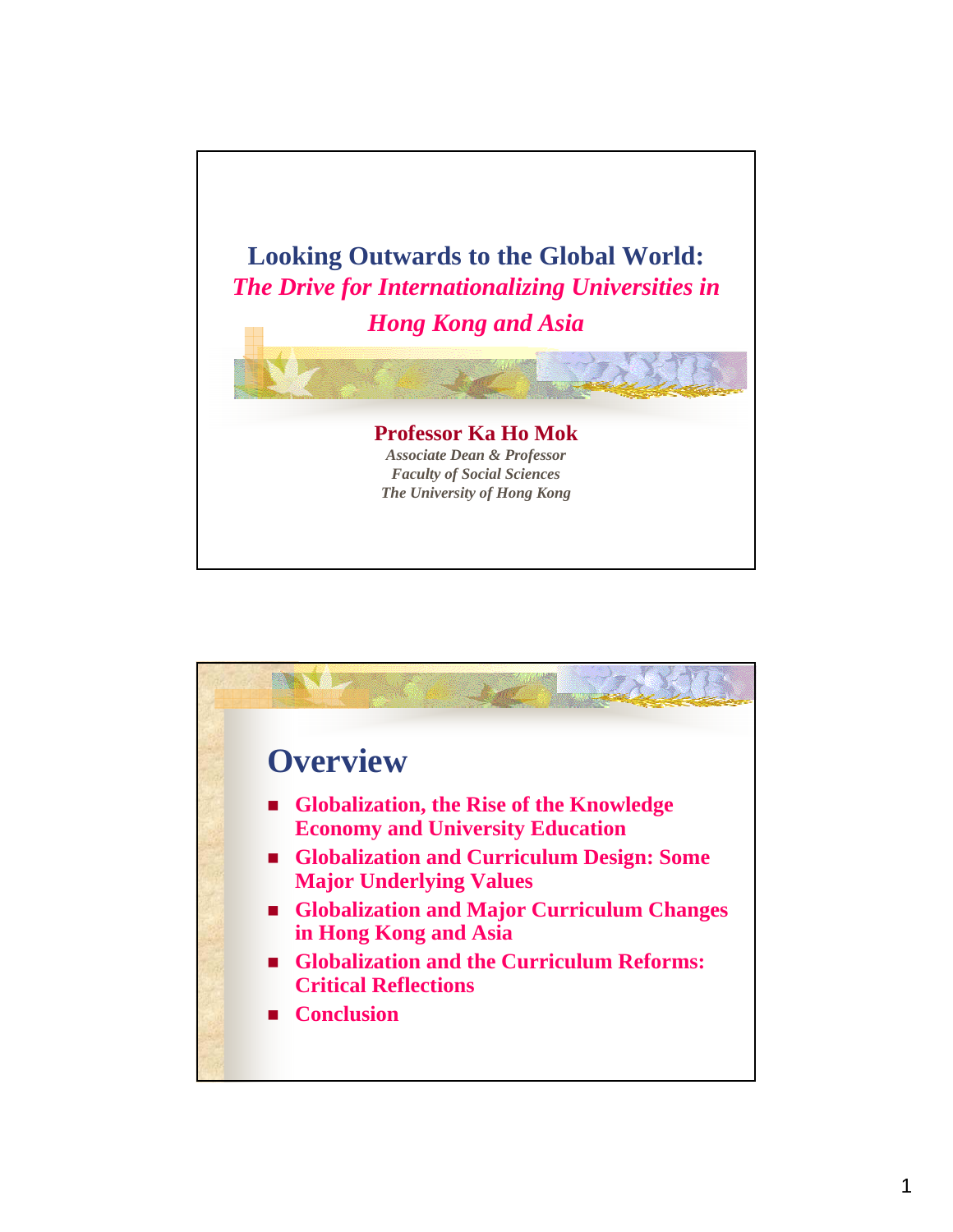

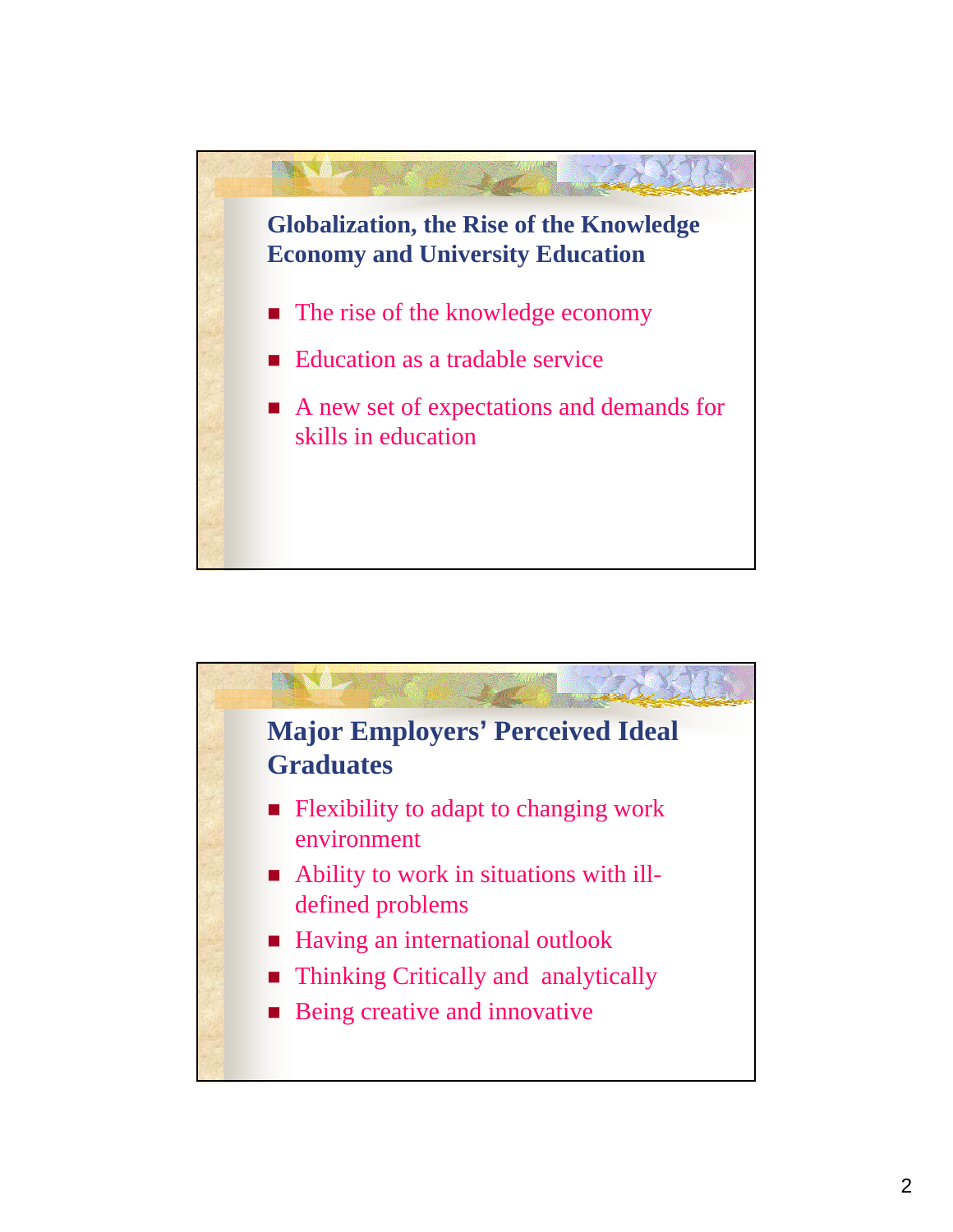

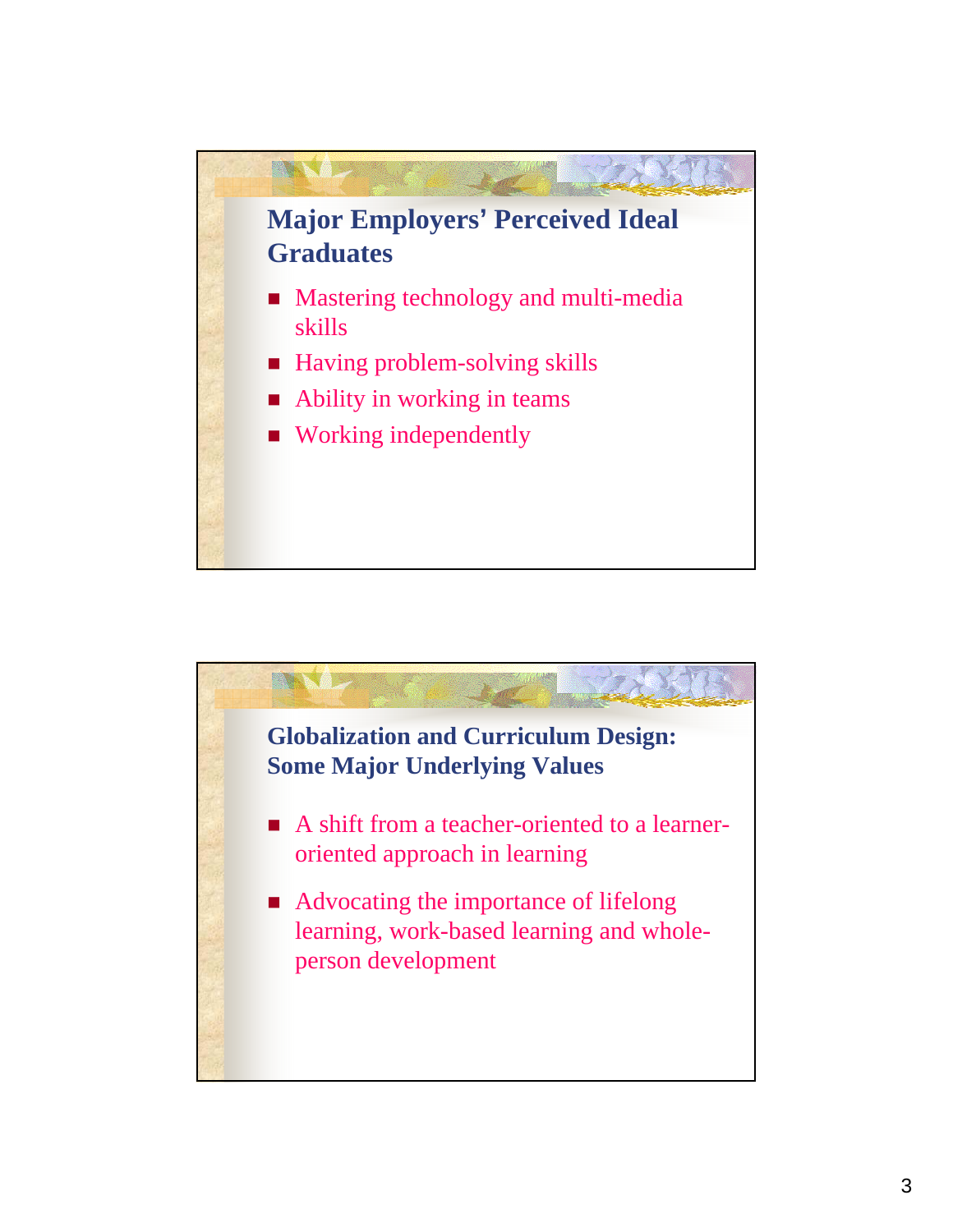| <b>Globalization and Curriculum Design:</b><br><b>Some Major Underlying Values</b><br><b>Table 2: Characteristics of Traditional and Lifelong</b><br><b>Learning Models</b>                                                                                                                                                                                                                                                                         |                                                                                                                                                                                                                                                                                                                                                                                                                                                        |
|-----------------------------------------------------------------------------------------------------------------------------------------------------------------------------------------------------------------------------------------------------------------------------------------------------------------------------------------------------------------------------------------------------------------------------------------------------|--------------------------------------------------------------------------------------------------------------------------------------------------------------------------------------------------------------------------------------------------------------------------------------------------------------------------------------------------------------------------------------------------------------------------------------------------------|
| <b>Traditional Learning</b>                                                                                                                                                                                                                                                                                                                                                                                                                         | <b>Lifelong Learning</b>                                                                                                                                                                                                                                                                                                                                                                                                                               |
| The teacher is the source of knowledge<br>Learner receives knowledge from the<br>teacher<br>Learners work by themselves<br>All learners do the same thing<br>Tests are given to prevent progress until<br>students have completely mastered a set of<br>skills and to retain further learning<br>Teachers receive initial training plus ad<br>hoc in service training<br>'Good' learners are identified as permitted<br>to continue their education | Educators are guides to sources of<br>knowledge<br>People learn by doing<br>People learn in groups and from one<br>another<br>Assessment is used to guide learning and<br>identify pathways for further learning<br>Educators develop individualized learning<br>plans<br>Educators are lifelong learners, Initial<br>training and ongoing professional<br>development are 4 linked<br>People have access to learning<br>opportunities over a lifetime |

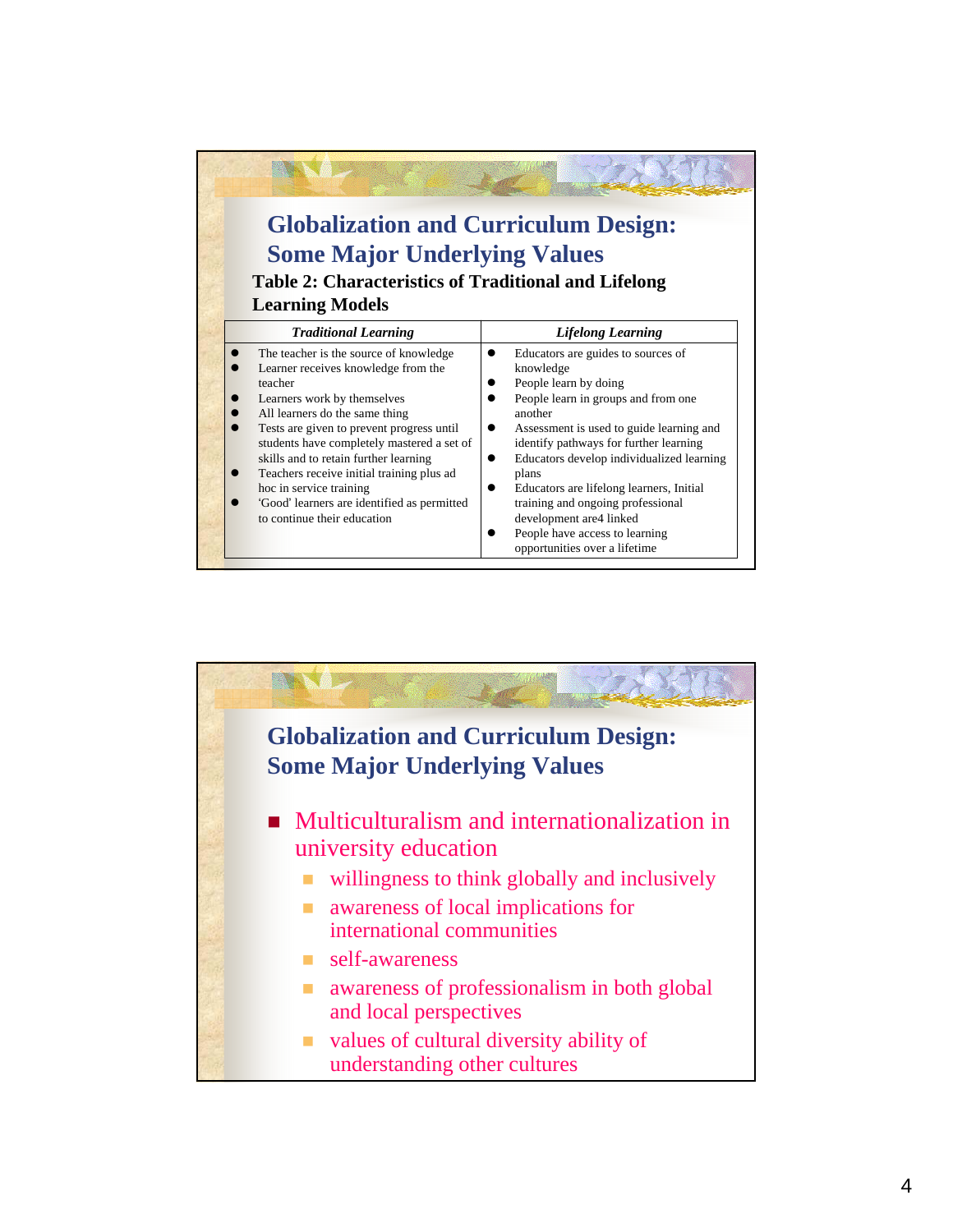

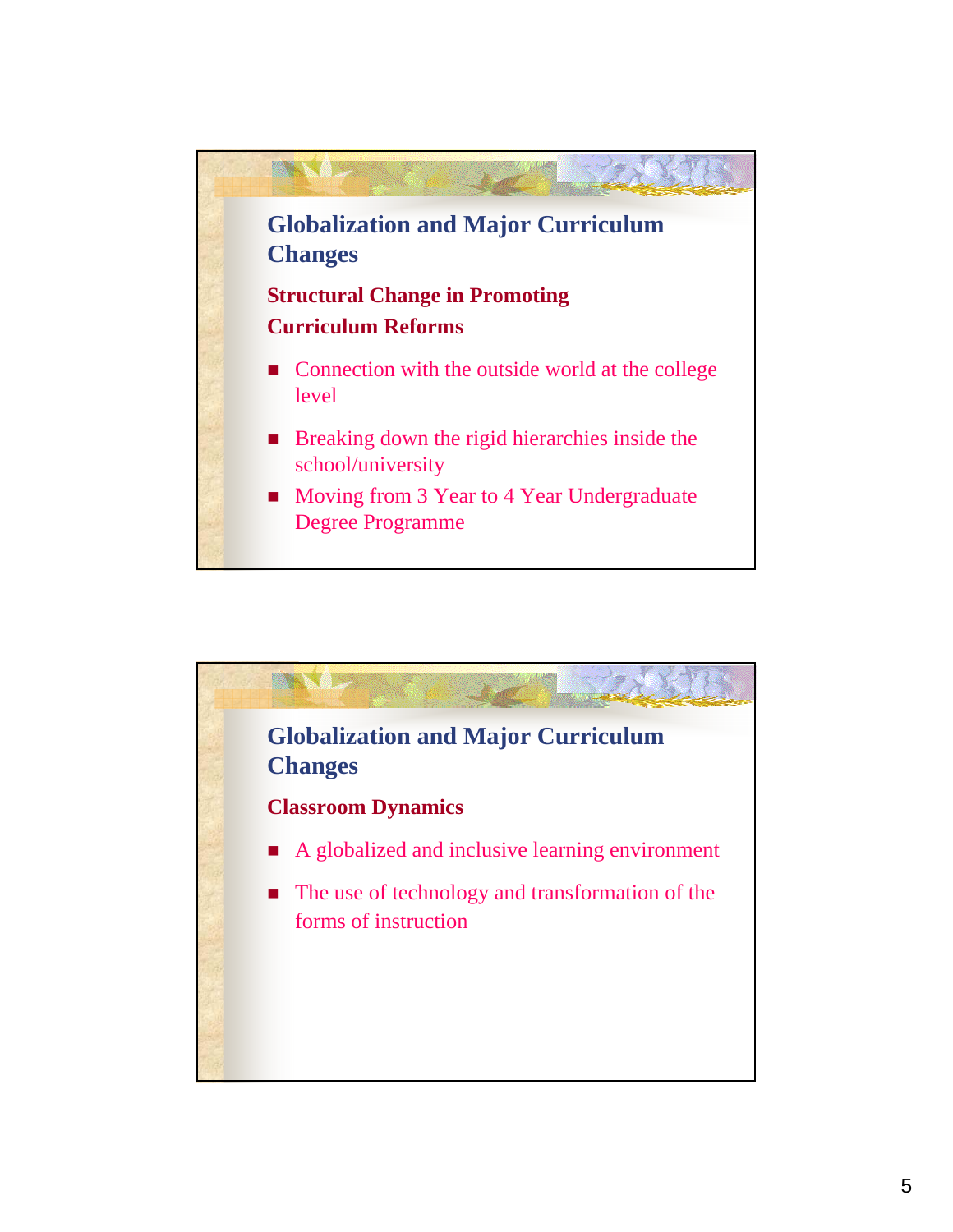

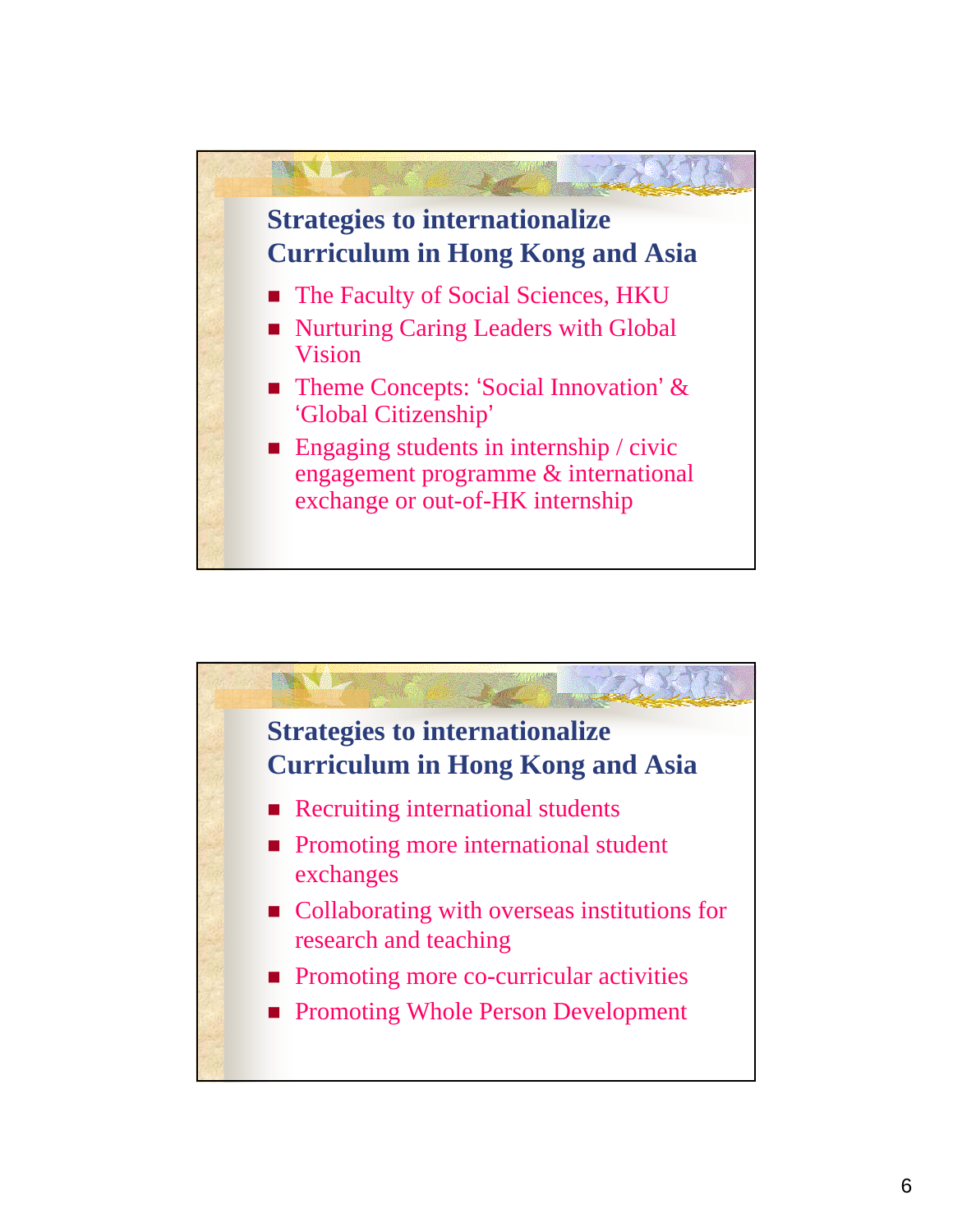

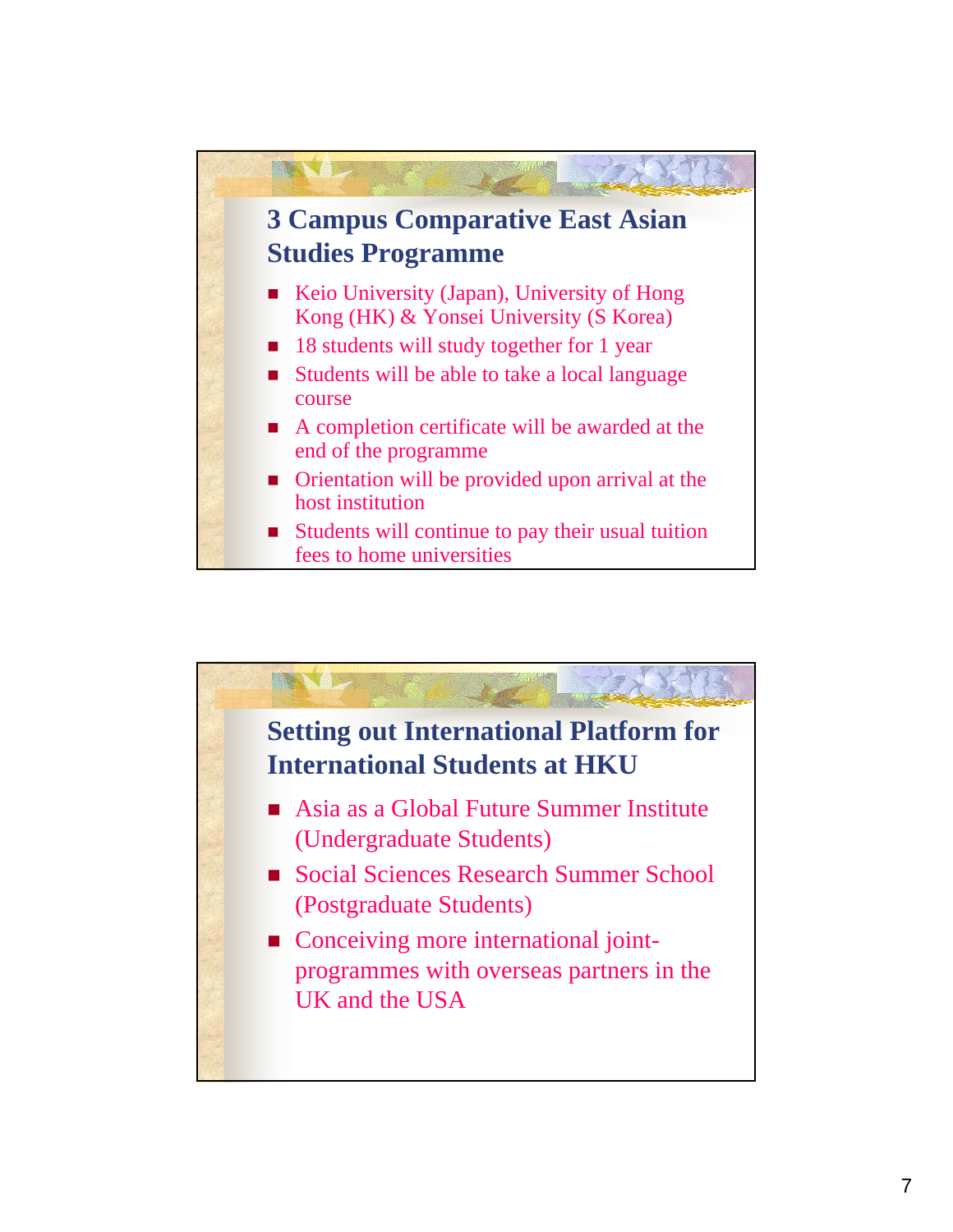